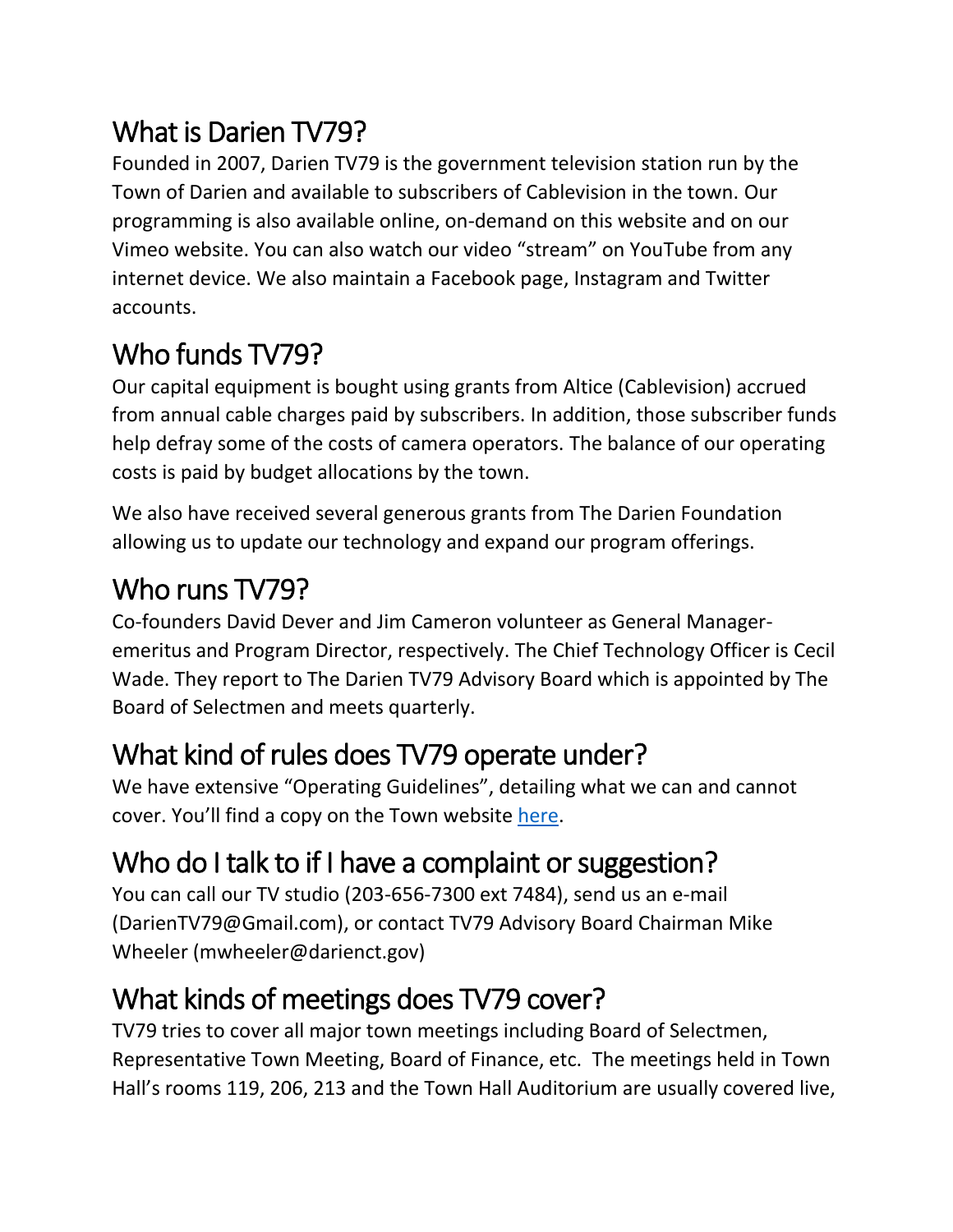while others are recorded for later playback. All meetings are re-aired for at least one week and are always available online, on-demand, indefinitely on [our Vimeo](https://vimeo.com/user36218936/videos)  [channel.](https://vimeo.com/user36218936/videos)

# What about Board of Education meetings?

The Board of Education records video of many of its own meetings using its own equipment and staff. TV79 receives copies of those meetings which we air, in their entirety, on a timely basis. TV79 does not assume responsibility for the content or production of those meetings.

### What gives TV79 the right to cover these meetings?

Under the state's Freedom of Information Act, TV79 has the same rights as any citizen to attend and record audio / video of any public meeting in town. The only exceptions are meetings held in "Executive Session" (see below).

# If I am at a meeting, how do I know if it is being aired or recorded?

The camera operator covering a meeting will post signs in the meeting room to remind all participants that the meeting is being recorded or aired live. Every effort will be made by the camera operator to speak to the Chair of the meeting in advance to also remind them that the meeting is aired live or being recorded.

# Why can't we have a red light showing the cameras are "On"?

Our cameras are run by remote control from our booth and are not equipped with "tally lights". Because we switch frequently from camera to camera, meeting participants won't know which camera is "on" or what it's focused on. Just assume you're on camera and don't worry.

# What do the cameras focus on?

We only point the camera at whoever is speaking and any charts they may be showing. We occasionally may pan across the dais or the audience, but we do not seek "reaction shots" of people.

### Where are the microphones?

In room 206 we have permanent mic's on the dais, the podium and audience mic's hung from the ceiling with an additional mic usually on the front table. In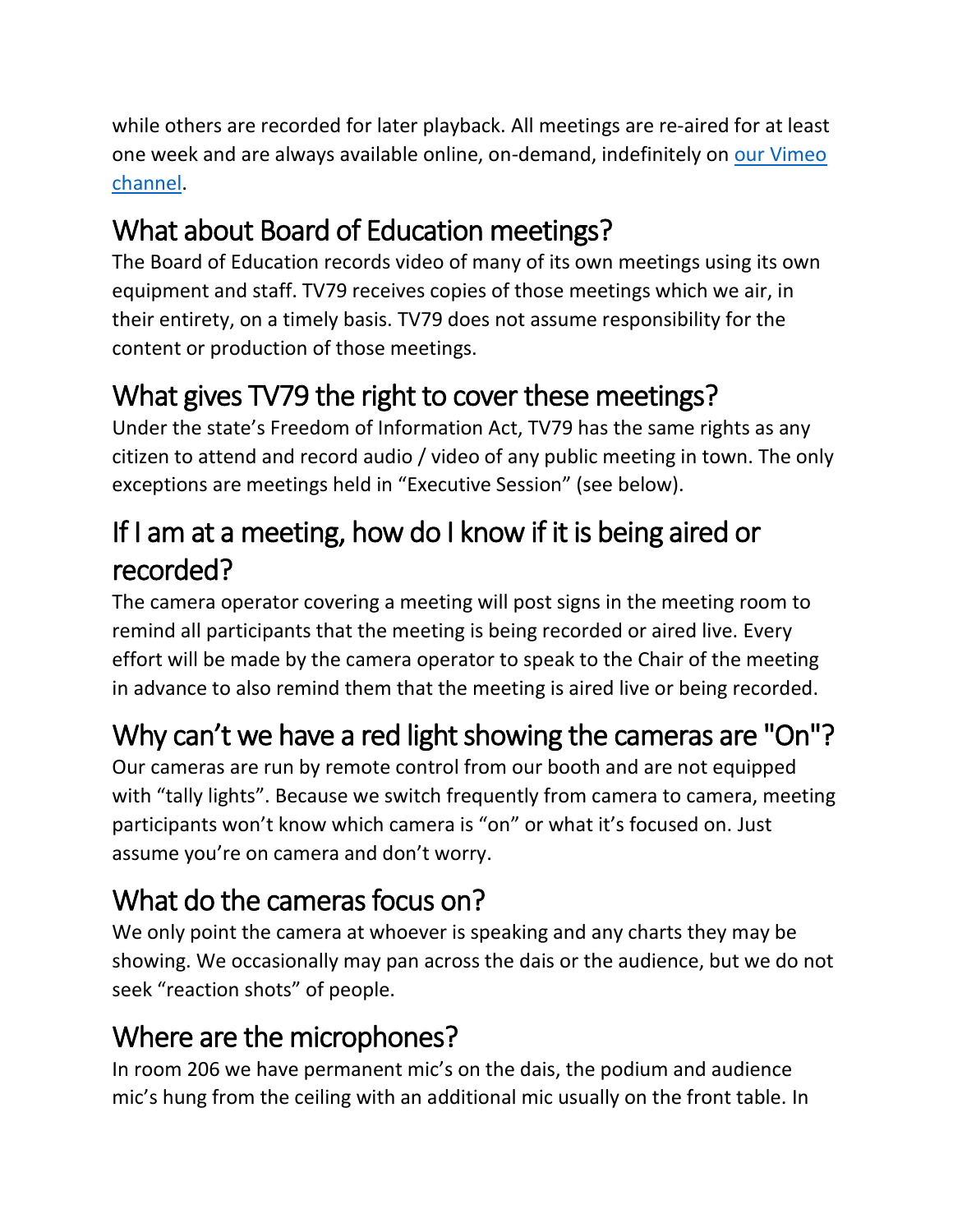rooms 119 and 213 there are mic's hung from the ceiling. In the Auditorium we use that room's PA system mics. All mics are left in the "on" position, so please be careful not to cover them with papers or make excessive noise.

### When do the cameras start recording?

When we are recording a meeting we start recording before the meeting begins to check audio levels, lighting and focus. When we air a meeting live, we are also recording before the meeting is called to order. (If we weren't recording we would miss the "call to order".) But what is seen on the air, either live or on replay, is ONLY the "gavel to gavel" portion of the meeting from the "call to order" to when the Chairperson declares "we are adjourned".

If you are Chairing a meeting it is very important that you clearly delineate those two points with that language: "I call this meeting of the XYZ Board to order" and "The meeting is adjourned". That is where we begin and end our coverage.

If a meeting takes a brief break (recess) we air that live with the audio turned down. On taped replay we will edit out that break and try to put a notation on the opening title slide.

Again, anything that may be recorded by TV79 before the meeting convenes or after adjournment will NOT be aired.

# How can I help make TV79'S coverage of our meeting better?

While we make every effort to have our cameras and mic's unobtrusive, getting good audio at a meeting can be a challenge. Please be sure the mic nearest you is not covered by paper and encourage anyone at the podium to keep the gooseneck mic pointed in their direction.

In the Auditorium all members of the public offering comments must use the PA system mic's, either at the podium or hand-held. Public comments from the seats won't be picked up by the mics, leaving viewers wondering what they missed.

### What if there are charts or graphs being shown?

Very often presenters use maps or charts, especially at land use meetings. But if they are oriented only in the direction of the Board or Commission and not visible to the TV cameras, the viewers at home have no idea of what's being discussed. Remember… more people watch your meeting on TV79 than ever attend in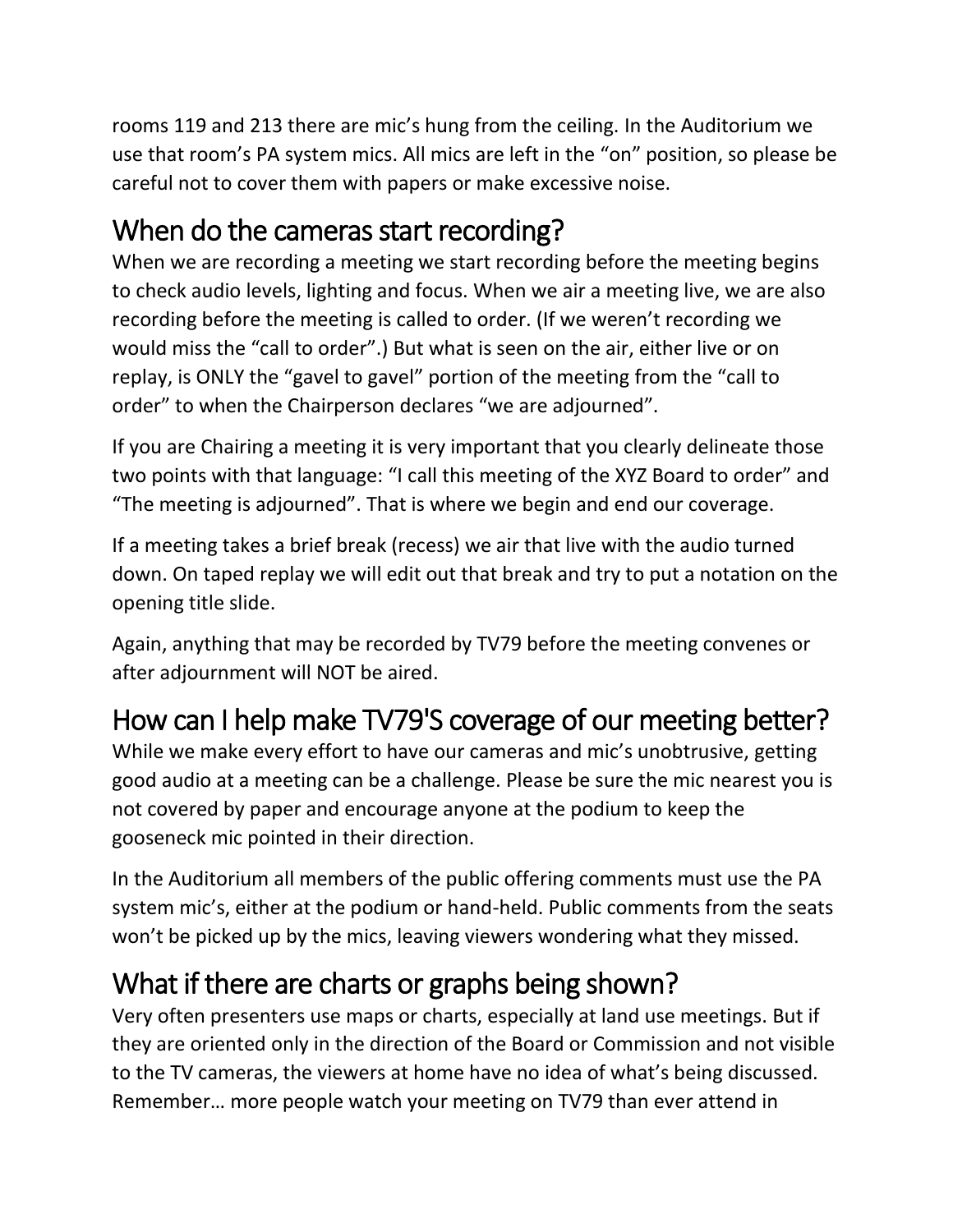person, so always keep our viewers in mind and keep any visual aids visible to our cameras.

#### What if my meeting includes a PowerPoint slide show?

Advise the TV79 camera operator in advance. We may ask the presenter to give TV79 a copy of their "deck" for copying to our computer BEFORE the meeting. The camera operator also has a thumb drive in the TV79 booth and can make a copy of the PowerPoint from your laptop. Then, when the slides are being shown live at the meeting, we can show a clean, digital "original" of the same slide at the same time via our in-booth PC.

#### When are meetings in 'Executive Session'?

Just as members of the public are excluded from such privileged discussions of personnel or legal matters, so too is TV79. So it is essential that the Chair of the meeting advise the camera operator *before* the meeting if the body plans to go into Executive Session, at what point in the meeting and for how long.

If the Executive Session is at the end of the meeting and the body will reconvene only to then adjourn, TV79 will end its coverage when Executive Session is begun.

### What if our meeting adjourns for a quick break?

Here again, please let the camera operator know if this is likely (for example, if you know the meeting may run  $2 - 3$  hours) and when you call for a recess, please say for how long. On air we will put up a slide indicating that the meeting is on a break and will reconvene. When your meeting is ready to resume we sure to alert the camera operator first so we can resume our coverage.

During the adjournment / recess we will NOT air any audio from the room, so conversations that may occur that are not part of the official meeting will NOT be aired.

When the meeting is re-aired, we will edit out the "break" and advise viewers what they missed and why.

#### When will my meeting be aired on TV79?

Whenever possible, we air meetings live. But if there are two or more meetings happening simultaneously, we have to make a judgment call as to which should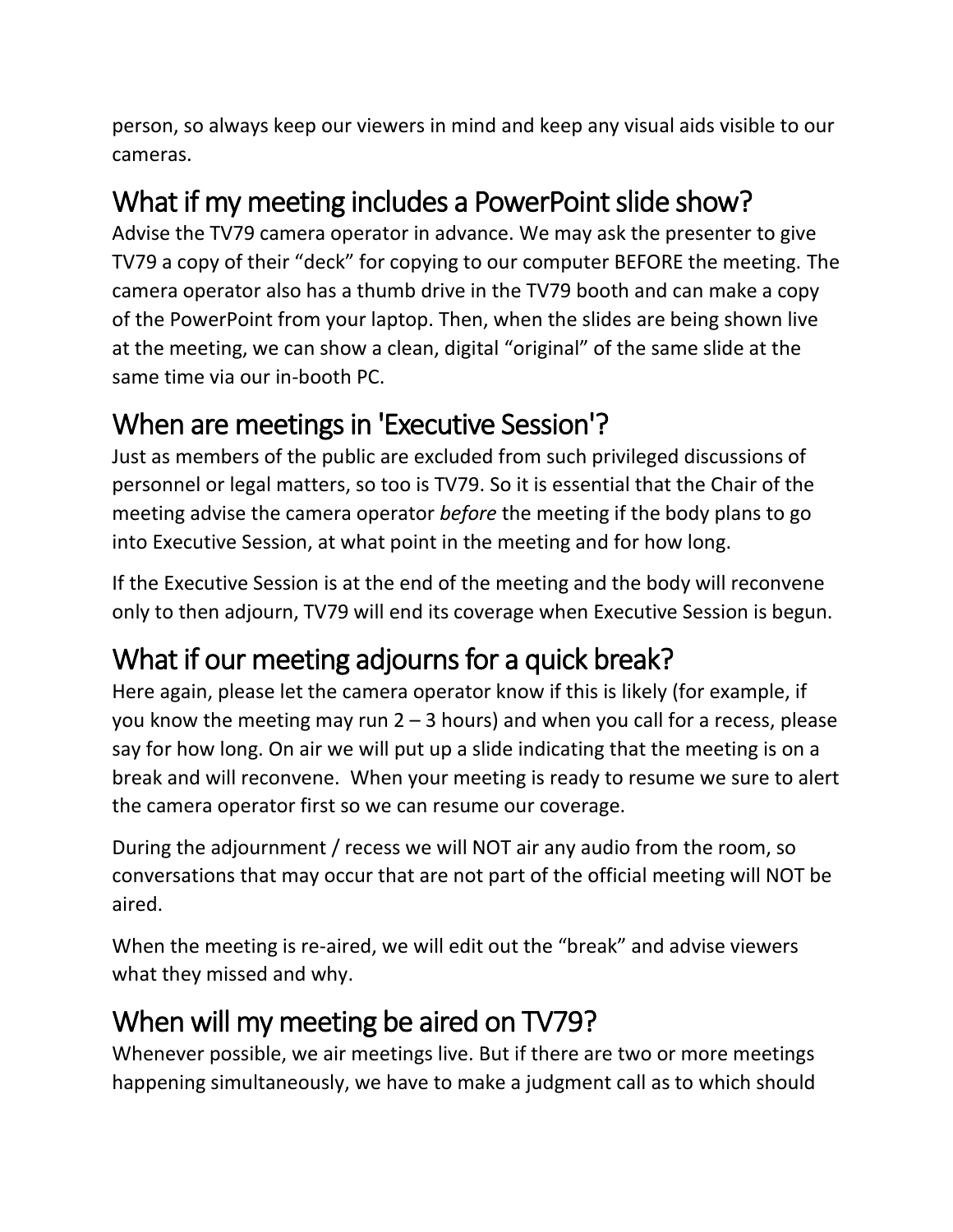go live and which should be aired on tape delay. All live meetings are also taped, re-aired and available online.

Our new program week starts Friday afternoon when we issue our Program Guide for the week ahead. Thanks to our new computer server we air dozens of new and old meetings and community public affairs programs each week, prioritizing the latest government meetings to "prime time", 6 -10 pm weekdays.

To sign up for a free copy of our weekly e-mail Program Guide, [click here.](https://darientv79.com/get-the-weekly-program-guide-email/)

#### Can I watch meeting coverage "On-Demand"?

Yes! The easiest way to find and see available archived meeting coverage is right here on [DarienTV79.com.](https://darientv79.com/) Using the menus at the top, you can select the meeting type, and the thumbnails that are presented are almost always in reverse chronological order, from newest to oldest.

We also maintain a [channel on Vimeo](https://vimeo.com/user36218936/videos) (something like YouTube) where all of our meetings are archived. Click on the name or thumbnail for the meeting of interest and you'll see a link to its agenda and the full video. You can watch all or any part of the video, stopping or starting whenever you wish.

In addition, we have a [channel on YouTube](https://www.youtube.com/channel/UCgwqG6dyDijz_c-TL5-mewQ/featured) that maintains a record of all DarienTV79 Live Streams. We "live stream" to YouTube each day from 4 PM to Midnight. YouTube keeps historical copies of previous Live Streams, and, if you tune to the YouTube Channel between 4 PM and Midnight, you can watch the show that is currently being broadcast on TV79.

### Can I get copies of shows on TV79?

Yes. DVD copies are \$25 each and are usually ready for pick-up in a few days after ordering. Just e-mail us your request to [mailto:DarienTV79@gmail.com.](mailto:DarienTV79@gmail.com) When you pick up your DVD you will also be asked to sign a Waiver indicating that you acknowledge that the DVD is for your personal use and may not be edited or posted on any website without permission.

And remember… all of our meetings are available for free both on this [website,](https://darientv79.com/get-the-weekly-program-guide-email/) and on our [Vimeo channel,](https://vimeo.com/user36218936/videos) either for viewing or downloading.